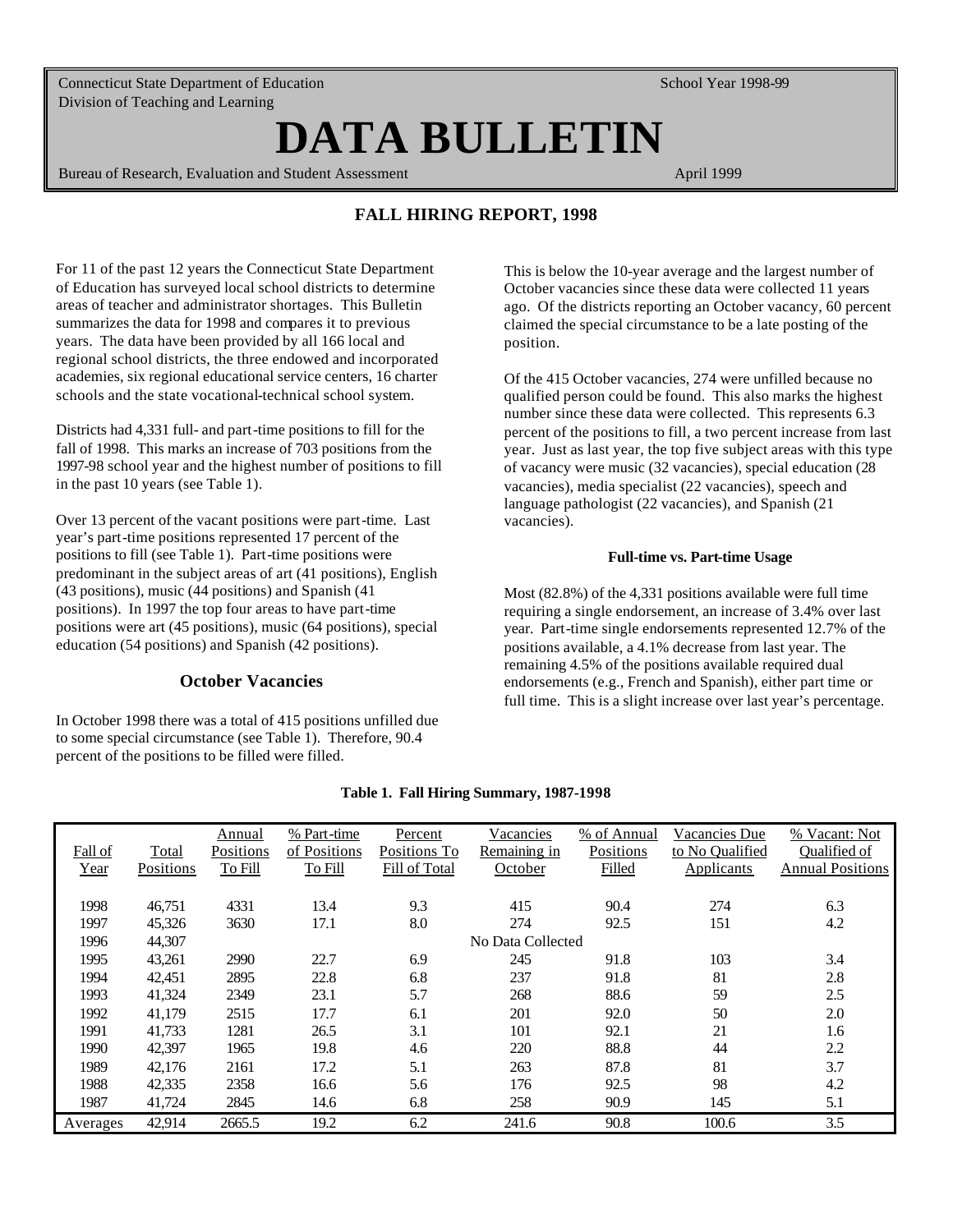A total of 193 positions required dual certification. The most common pairing was Spanish and French, which occurred 25 times. Other common pairings were two different sciences (e.g., biology and chemistry), English and social studies, math and science, and physical education and health.

Patterns of using part-time staff among ERGs were similar to the 1997-98 school year. The percentage of positions to fill that were part-time in ERG A was 20.2, compared to 2.9% in ERG I. The part-time usage decreases from ERG A to ERG I, with the exception of ERG E, in which 25.3 percent of the positions were part time.

## **Applicant Quality Rating**

The 1998-99 school year marked the second year that people responsible for hiring were asked to rate the quality of the applicant pool for each position. They were asked to consider academics, experience, recommendations, background and other factors to make this subjective rating. The ratings were made on the following scale.

- 1=Few or no minimally qualified applicants
- 2=Some acceptable applicants
- 3=Many acceptable applicants
- 4=Some high-quality applicants
- 5=Many high-quality applicants

Only the following three teaching areas received a median applicant pool rating of 4 or more: elementary, kindergarten and social studies (see Table 4). The applicant pools in 10 teaching areas received a median rating of 1: consumer home economics, French, industrial arts, integrated science, Latin, media specialist, physics, reading and language arts consultant, Spanish and vocational agriculture.

A total of 696 full- and part-time positions received an applicant pool rating of 1. This number has increased over last year's number of 538 positions. Four subject areas had over 50 percent of the positions available yield an applicant pool rating of 1 (see Table 2).

## **Table 2. Subject Areas with 50% or more of Available Positions Yielding a Poor Applicant Pool Rating**

| <b>Subject</b>         | <b>Total</b><br><b>Positions</b><br><b>Available</b> | <b>Positions Yielding an</b><br><b>Applicant Pool Rating</b><br><u>of 1</u> |               |  |
|------------------------|------------------------------------------------------|-----------------------------------------------------------------------------|---------------|--|
|                        |                                                      | #                                                                           | $\frac{0}{0}$ |  |
| Consumer Home          |                                                      |                                                                             |               |  |
| Economics              | 30                                                   | 18                                                                          | 58.0          |  |
| <b>Industrial Arts</b> | 40                                                   | 27                                                                          | 61.3          |  |
|                        |                                                      |                                                                             |               |  |
| Spanish                | 175                                                  | 94                                                                          | 56.2          |  |
| Speech<br>Pathologist  | 104                                                  | 55                                                                          | 54.4          |  |

## **Does the month a search began affect the quality of the applicant pool?**

May and June tied for the month in which the majority of the searches began (see Figure 1). Comparing applicant ratings across the months that searches began does show an overall decline in median applicant ratings from March to September (see Table 3). The only exception is elementary, which shows consistent applicant pool ratings across months.





| Table 3. Median Applicant Rating in Relation to Month |
|-------------------------------------------------------|
| the Search Began, Selected Subjects                   |

| Month     | <b>Elementary</b> | <b>General</b><br><b>Science</b> | <b>Math</b> | <b>Music</b> | <b>Special</b><br><b>Education</b> |
|-----------|-------------------|----------------------------------|-------------|--------------|------------------------------------|
| March     | 4.0               | 4.0                              | 3.0         | 3.0          | 3.0                                |
| April     | 4.0               | 3.5                              | 2.0         | 3.0          | 3.0                                |
| May       | 5.0               | 2.0                              | 2.0         | 2.0          | 3.0                                |
| June      | 4.0               | 2.5                              | 2.0         | 2.5          | 3.0                                |
| July      | 4.0               | 3.0                              | 2.0         | 2.0          | 3.0                                |
| August    | 4.0               | 2.0                              | na          | 2.0          | 2.0                                |
| September | na                | na                               | na          | na           | 1.0                                |
| Other     | 4.0               | na                               | na          | 1.0          | 2.0                                |

## **Shortage Areas**

Connecticut takes several variables into account in order to determine areas of shortage (see Columns C-I of Table 4). "Vacancy No Qualified Person Found," is the number of fulltime and part-time positions that were unfilled as of October 1 because no one had met a district's criteria after a complete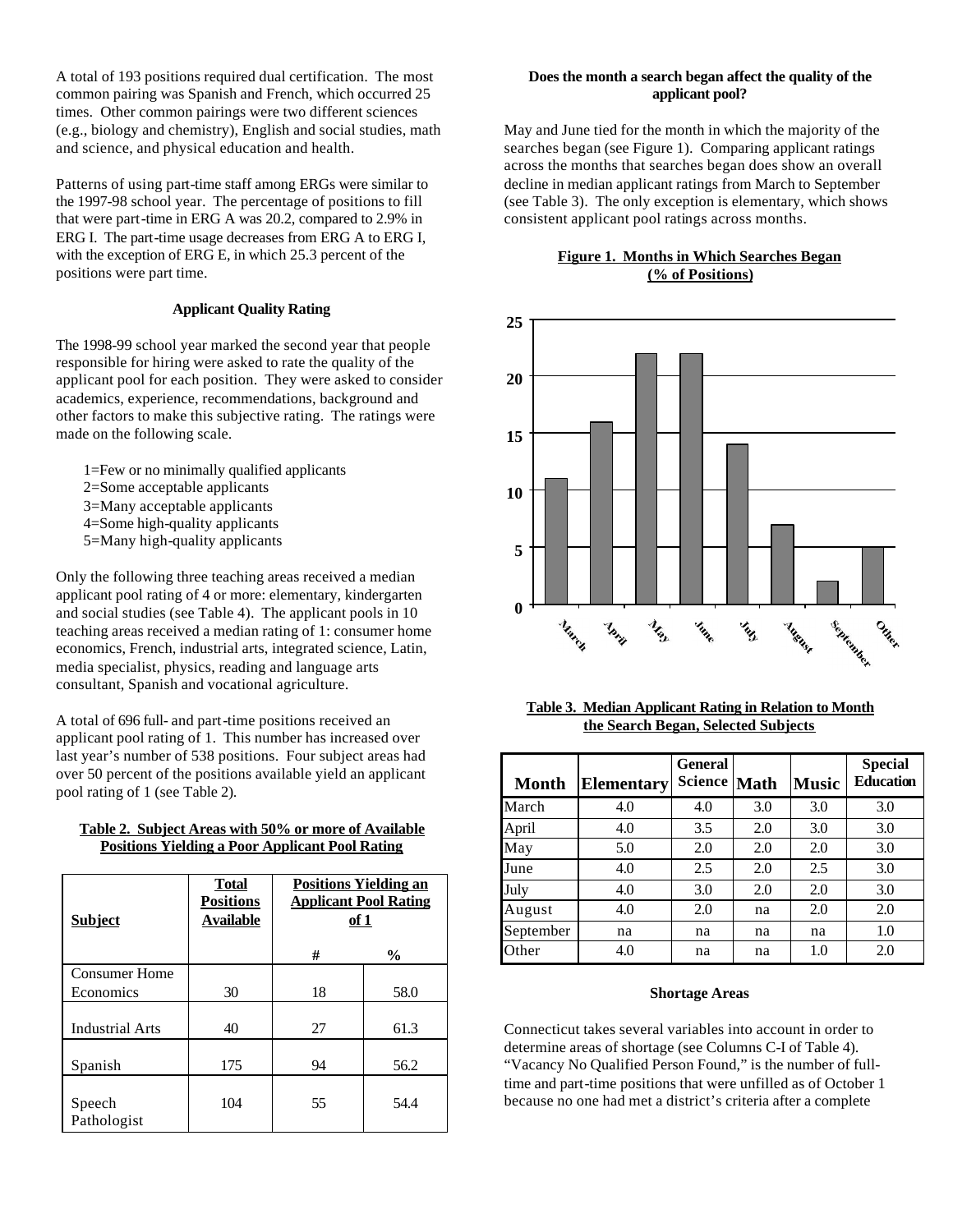#### **Table 4. 1998-99 Hiring Statistics**

| (A)                                               | (B)              | (C)<br>Vacancy: No                   | (D)<br>Durational       | (E)                    | (F)             | (G)                     | (H)                                    | (1)<br>Median                                                                   | (J)              |
|---------------------------------------------------|------------------|--------------------------------------|-------------------------|------------------------|-----------------|-------------------------|----------------------------------------|---------------------------------------------------------------------------------|------------------|
| Subject Area                                      | Total            | Oualified<br>Vacancies Person Found  | Shortage Area<br>Permit | Minor                  | Minimum         | Median                  | 1st CT                                 | Applicant<br>Assignment Qualified Hire Applications Certificates Quality Rating | Shortage<br>Rank |
|                                                   |                  |                                      |                         |                        |                 |                         |                                        |                                                                                 |                  |
| Art                                               | 82               | 1                                    | 1                       | 0                      | 6               | 19.0                    | 174                                    | 3.0                                                                             | 29               |
| Bilingual                                         | 59               | 5                                    | $\mathbf{0}$            | $\overline{0}$         | 8               | 15.5                    | 92                                     | 2.0                                                                             | 20               |
| <b>Biology</b>                                    | 67               | 1                                    | 1                       | 1                      | 5               | 19.0                    | 198 <sup>†</sup>                       | 3.0                                                                             | 33               |
| Business & Office                                 | 48               | 4                                    | $\mathbf{0}$            | $\overline{0}$         | $16$ 1          | 9.0                     | 79                                     | 2.0                                                                             | 10               |
| Chemistry                                         | 37               | $\mathfrak{2}$                       | $\Omega$                | 3                      | 10 <sup>1</sup> | 10.0                    | 62                                     | 2.0                                                                             | 18               |
| <b>Computer Education</b>                         | 26               | 3                                    | NA                      | <b>NA</b>              | 10              | 12.0                    | 260                                    | 2.0                                                                             | 23               |
| <b>Consumer Home Economics</b>                    | 30               | 4                                    | 2                       | 1                      | 14              | 3.0                     | 26                                     | 1.0                                                                             | $\overline{c}$   |
| Dance                                             | 1                | $\overline{0}$                       | NA                      | <b>NA</b>              | $\mathbf{0}$    | 3.0                     | NA                                     | <b>NA</b>                                                                       | 47               |
| Deaf                                              | 3                | $\overline{0}$                       | $\mathbf{0}$            | $\mathbf{0}$           | 1               | $1.0\downarrow$         | 21 <sup>†</sup>                        | 2.0                                                                             | 37               |
| Developmental Reading                             | 39个              | 1                                    | NA                      | <b>NA</b>              | 4               | 14.0                    | 1591                                   | 2.0                                                                             | 38               |
| Distributive Education                            | 1                | $\overline{0}$                       | $\mathbf{0}$            | $\overline{0}$         | $\mathbf{0}$    | 2.0                     | 13                                     | <b>NA</b>                                                                       | 45               |
| Drama/Theater                                     | 2                | $\overline{0}$                       | NA                      | <b>NA</b>              | $\mathbf{0}$    | 49.5                    | NA                                     | <b>NA</b>                                                                       | 51               |
| Earth Science                                     | 24               | $\overline{2}$                       | 1                       | 2                      | 4               | 12.0                    | 55                                     | 2.0                                                                             | 22               |
| Elementary                                        | 987              | $\overline{2}$                       | $\mathbf{0}$            | $\overline{2}$         | 3               | 75.0                    | 3540                                   | 4.0                                                                             | 42               |
| English                                           | 324 1            | 1                                    | 1                       | 11                     | 4               | 40.0                    | 488                                    | 3.0                                                                             | 26               |
| <b>External GED</b>                               | 3                | $\overline{0}$                       | NA                      | <b>NA</b>              | $\mathbf{0}$    | 8.0                     | NA                                     | <b>NA</b>                                                                       | 50               |
| French                                            | 59               | 6                                    | 3                       | 4                      | 29 T            | 7.0                     | 64 <sup>†</sup>                        | 1.0                                                                             | 6                |
| General Music                                     | 181              | $31$ ↑                               | 3                       | $\overline{0}$         | $20 \uparrow$   | 15.0                    | 199                                    | 2.0                                                                             | 7                |
| General Science                                   | 122 1            | 7                                    | 1                       | 3                      | 6 <sup>1</sup>  | 22.0                    | $134$ <sup><math>\uparrow</math></sup> | 3.0                                                                             | 16               |
| German                                            | 2                | $\mathbf{0}$                         | $\overline{0}$          | $\overline{0}$         | 1               | 6.5                     | 8 <sup>†</sup>                         | 1.5                                                                             | 39               |
| Gifted & Talented                                 | $\uparrow$<br>27 | 3                                    | NA                      | NA                     | 4               | 8.0                     | 3540                                   | 2.0                                                                             | 30               |
| Health                                            | 49               | $\mathfrak{2}$                       | 1                       | 12                     | 7               | $10.0 \downarrow$       | 102                                    | 2.0                                                                             | 14               |
| <b>Industrial Arts</b>                            | 40               | 6                                    | 11                      | 11                     | 18              | $4.0 \downarrow$        | 40                                     | 1.0                                                                             | 3                |
| Italian                                           | 6                | $\overline{0}$                       | $\mathbf{0}$            | $\mathfrak{2}$         | $\overline{c}$  | 7.5                     | 11                                     | 1.5                                                                             | 31               |
| Kindergarten/Pre-K                                | 120 T            | $\overline{0}$                       | 2                       | $\overline{0}$         | $\mathbf{0}$    | 75.0                    | 3047                                   | 4.0                                                                             | 49               |
| Latin                                             | 12               | 1                                    | 1                       | $\overline{c}$         | 6               | 5.0                     | 9                                      | 1.0                                                                             | 12               |
| Math Consultant                                   | 1                | $\overline{0}$                       | NA                      | NA                     | 1               | 3.0                     | NA                                     | <b>NA</b>                                                                       | 43               |
| Mathematics                                       | 234              | 6                                    | 1                       | 7                      | $\overline{4}$  | 21.0                    | 260                                    | 2.0                                                                             | 18               |
| Media Specialist                                  | 95               | 22                                   | 6                       | 1                      | 21              | 10.0                    | 69                                     | 2.0                                                                             | 5                |
| Nurse-Teacher                                     | 3                | $\mathbf{0}$                         | $\overline{0}$          | $\mathbf{0}$           | $\mathbf{0}$    | 8.0                     | 5                                      | <b>NA</b>                                                                       | 41               |
| Other Language                                    | 1                | $\mathbf{0}$                         | 5                       | $\overline{0}$         | $\mathbf{0}$    | 2.0                     | $21$ <sup><math>\uparrow</math></sup>  | <b>NA</b>                                                                       | 27               |
| Occupational Subjects                             | 3                | $\overline{0}$                       | NA                      | NA                     | $\mathbf{0}$    | 1.0                     | NA                                     | <b>NA</b>                                                                       | 46               |
| Partially Sighted                                 | 1                | 1                                    | $\overline{0}$          | 0                      | $\mathbf{0}$    | 1.0                     | 4                                      | <b>NA</b>                                                                       | 28               |
| <b>Physical Education</b>                         | 144              | 8 $\uparrow$                         | $\overline{0}$          | $\overline{2}$         | 4               | 21.5                    | 207                                    | 3.0                                                                             | 19               |
| Physical Science                                  | 5                | $\overline{0}$                       | <b>NA</b>               | <b>NA</b>              | 3               | $7.0 \downarrow$        | 134                                    | 1.5                                                                             | 40               |
| Physics                                           | 19               | $\overline{2}$                       | $\overline{0}$          | 3                      | 10 <sup>1</sup> | 3.0                     | 29                                     | 1.0                                                                             | 9                |
| <b>Reading Consultant</b>                         | 42               | 11                                   | 4                       | $\mathbf{0}$           | 11              | 5.5 $\downarrow$        | 127                                    | 1.0                                                                             | 8                |
| Remedial Reading                                  | 30               | 5                                    | $\mathbf{0}$            | $\mathbf{0}$           | 3               | 15.0                    | 159                                    | 2.0                                                                             | 25               |
| School Counselor                                  | 106              | 5                                    | $\mathbf{0}$            | $\overline{0}$         | $\overline{4}$  | 18.0                    | 217                                    | 3.0                                                                             | 21               |
| School Psychologist                               | 91               | 6                                    | 1                       | $\overline{0}$         | $11$ $\uparrow$ | 13.0                    | 121                                    | 2.0                                                                             | 11               |
| School Social Worker                              | 52               | 3                                    | $\Omega$                | $\overline{0}$         | 3               | 15.0                    | 169                                    | 3.0                                                                             | 32               |
| <b>Skilled Trades</b>                             | $14$ 1           | $\overline{0}$                       | $\mathbf{0}$            | $\overline{0}$         | 1               | $16.5$ $\uparrow$       | 126                                    | <b>NA</b>                                                                       | 48               |
| <b>Social Studies</b>                             | 196              | $\overline{0}$                       | 1                       | 15                     | 2               | 50.0                    | 525                                    | 4.0                                                                             | 36               |
| Spanish                                           | 175              | $22$ 1                               | 21                      | 14                     | 57 T            | 8.5                     | 139                                    | 1.0                                                                             | 4                |
| Special Education                                 | 484              | 25 1                                 | 3                       | $\boldsymbol{0}$       | 9 <sup>1</sup>  | 40.0                    | 754                                    | 3.0                                                                             | 16               |
| Speech Pathologist                                | 104              | 18                                   | 1                       | $\boldsymbol{0}$       | 29              | $5.0\,$                 | 100                                    | 1.5                                                                             | -1               |
| <b>TESOL</b>                                      | 11               | $\mathbf{1}$                         | $\mathbf{1}$            | 1                      | $\overline{4}$  | 12.5                    | 71                                     | 2.0                                                                             | 34               |
| Unlisted Non-Teaching<br><b>Unlisted Teaching</b> | 14               | $\boldsymbol{2}$<br>$\boldsymbol{0}$ | <b>NA</b><br>NA         | <b>NA</b><br><b>NA</b> | 6<br>3          | 13.0<br>$8.0\downarrow$ | <b>NA</b><br><b>NA</b>                 | 1.0<br>3.0                                                                      | 35<br>44         |
|                                                   | 18               | 6                                    | $\boldsymbol{0}$        | $\boldsymbol{0}$       | $\mathbf{0}$    |                         |                                        |                                                                                 | 13               |
| Vocational Related Subject                        | 17<br>3          | 1                                    | $\boldsymbol{0}$        | $\boldsymbol{0}$       | 1               | $3.0 \downarrow$        | 43<br>5                                | 2.0<br>1.0                                                                      | 24               |
| Vocational Agriculture                            |                  |                                      |                         |                        |                 | $3.0 \downarrow$        |                                        |                                                                                 |                  |
|                                                   |                  |                                      |                         |                        |                 |                         |                                        |                                                                                 |                  |

 $\hat{\Gamma}$  Indicates an increase of 50% or more over 1997-98 data.  $\downarrow$  Indicates a decrease of 50% or more from 1997-98 data.

search. Teachers working under a "Durational Shortage Area Permit," (Column D) must hold a bachelor's degree, have at least 12 semester hours of credit in the area and meet the state's basic skills testing requirement. Teachers working under a Temporary Authorization for Minor Assignment (Column E) must already be certified in another area and have at least six semester hours of credit in the subject to be taught. A "Minimum Qualified Hire," (Column F) is the number of full-time and part-time positions that were filled from an applicant pool that was judged by school district personnel to

contain "Few or no minimally qualified applicants." "Median Applications" (Column G) is the median number of applications that the district screened, from appropriately certified people, for any number of full- or part-time positions within a subject area. The maximum reportable number of applications was limited to 75.

The final variable, certificates issued per position, is calculated by dividing the number of teachers receiving or renewing 1998 first-level Connecticut certificates between